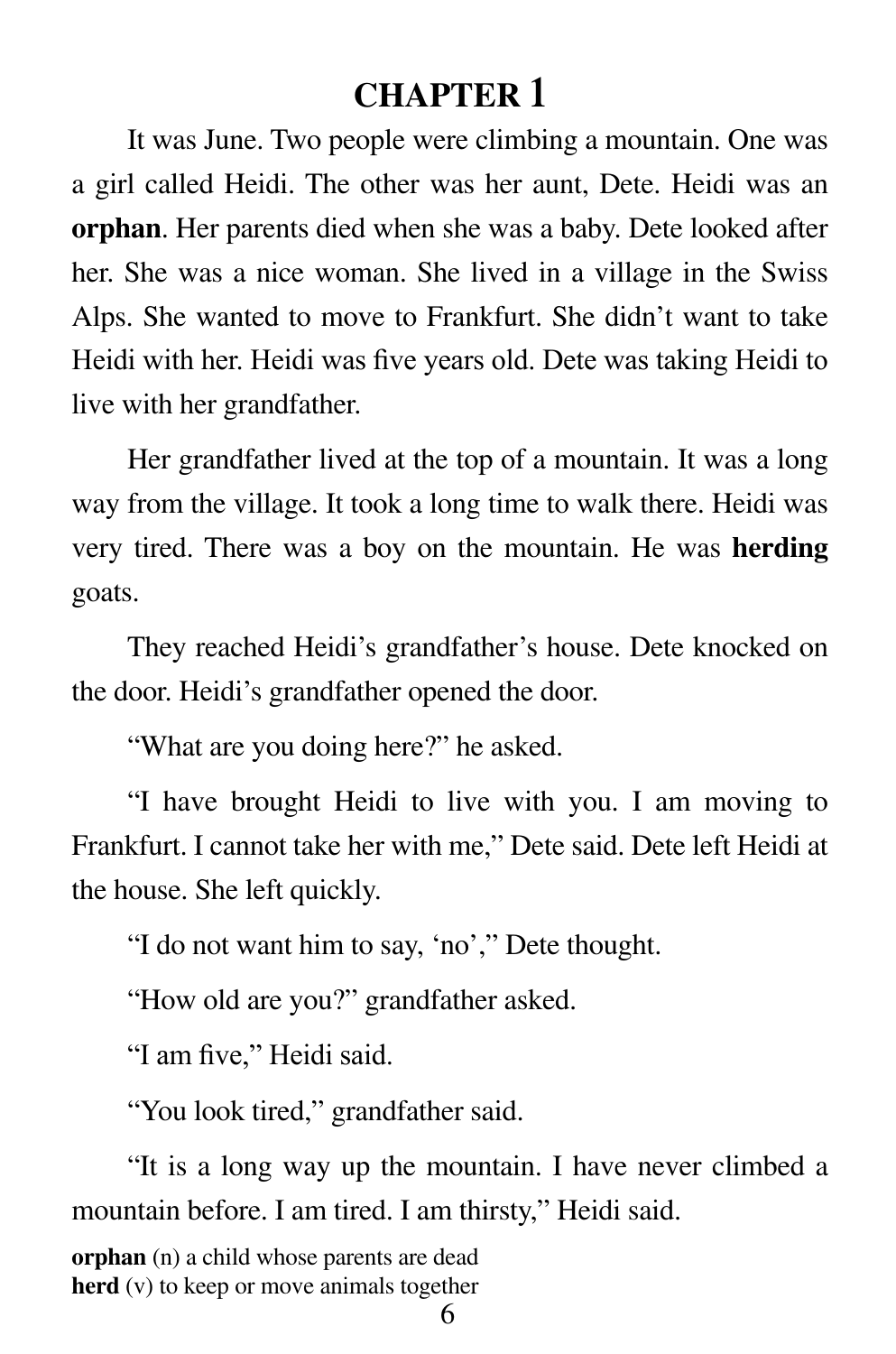

*"I have brought Heidi to live with you. I am moving to Frankfurt. I cannot take her with me," Dete said.*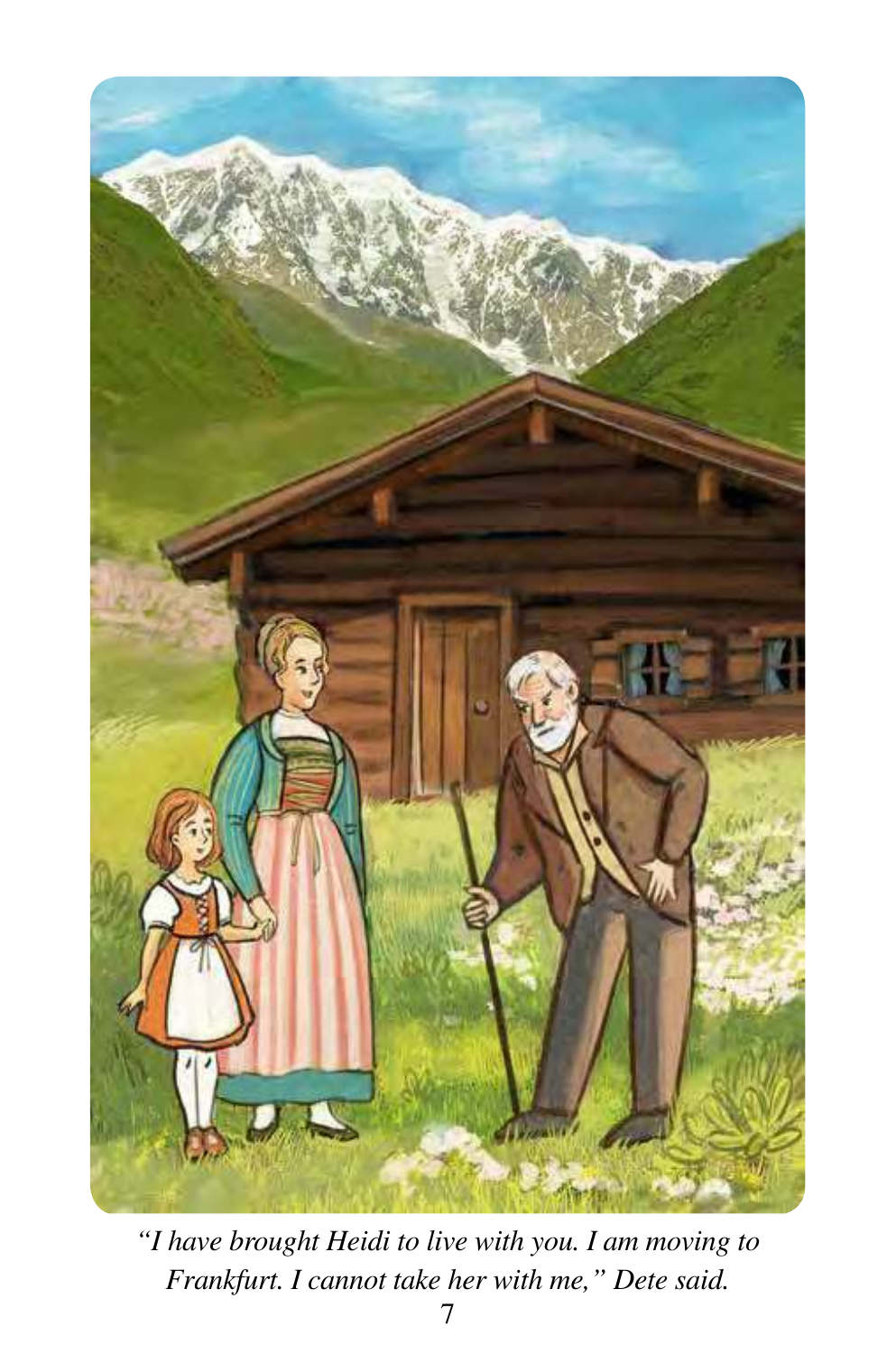"Sit down and drink this," grandfather said. He gave Heidi some goat's milk. She drank it.

"That tastes good," Heidi said.

"That is because it is fresh," grandfather said.

There was not much to do at grandfather's house. He didn't have any toys for her to play with. The village was a long way away. It was quiet. Grandfather didn't have a lot of time to play with Heidi.

Heidi went to **explore** the mountain. She saw a boy with the goats.

"Hello," Heidi said.

"Hello," the boy said.

"My name is Heidi. Who are you?" Heidi asked.

"My name is Peter," the boy said.

"What are you doing?" Heidi asked.

"I am a **shepherd**. I look after the goats. I make sure they don't get lost. I keep them safe from other animals," Peter said.

"Who owns the goats?" Heidi asked.

"They are your grandfather's," Peter said.

Heidi went back to her grandfather's house. They talked and ate together.

"I like having Heidi here," grandfather thought. **explore** (v) to look around a place or to learn more about it **shepherd** (n) a person who takes care of sheep or goats

8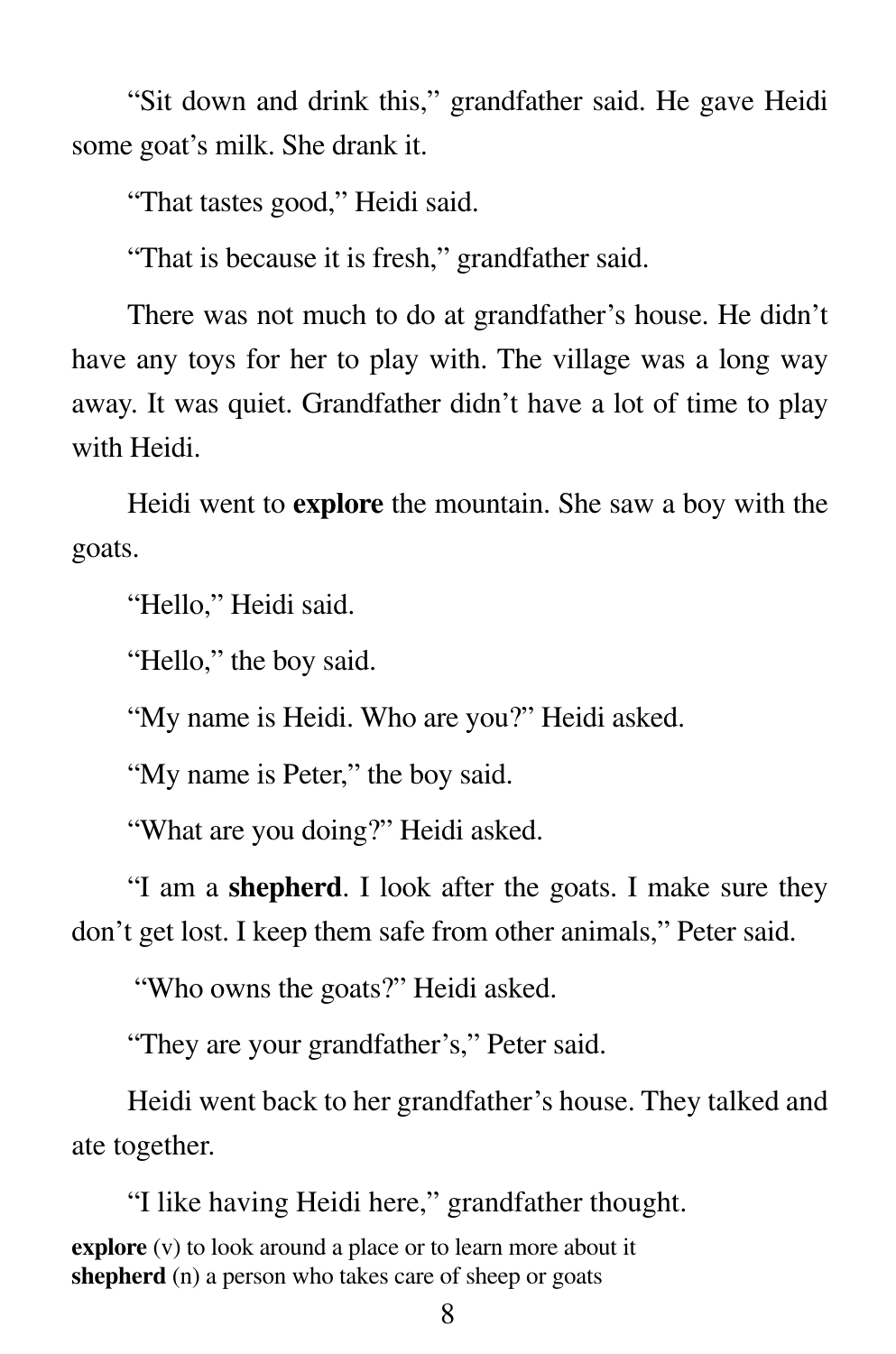Heidi liked living with grandfather. She went outside every day. She played on the mountains. She went to see Peter every day. Heidi liked Peter. Peter liked Heidi. They became friends.

Peter was just a shepherd boy. No one was nice to him. Heidi was always nice to Peter. Heidi took her lunch to Peter. It was her second day on the mountain. She ate her lunch. Peter was always hungry. He never had enough to eat. Peter was sitting next to Heidi.

"Here, you can have this. I have enough to eat," Heidi said. She gave Peter some of her food. Peter didn't know what to say. No one gave him their food before. He looked at Heidi. He was **amazed**.

"It is just bread and cheese," Heidi said. Peter still didn't take the food. He didn't know what to do. Heidi put the bread and cheese on his knee. Peter looked at the food. He picked it up and ate it quickly.

"Thank you" he said.

Peter taught Heidi about all the goats. They all had names. They all had different personalities. One of the goats was naughty. Peter went to hit the goat.

"No!" Heidi cried.

"I must hit the goats when they are bad," Peter said.

"Please, don't. I will give you food every day. But you cannot hit the goats any more," Heidi said.

"I promise I will not hit the goats any more," Peter said. **amazed** (adj) feeling or showing great surprise

9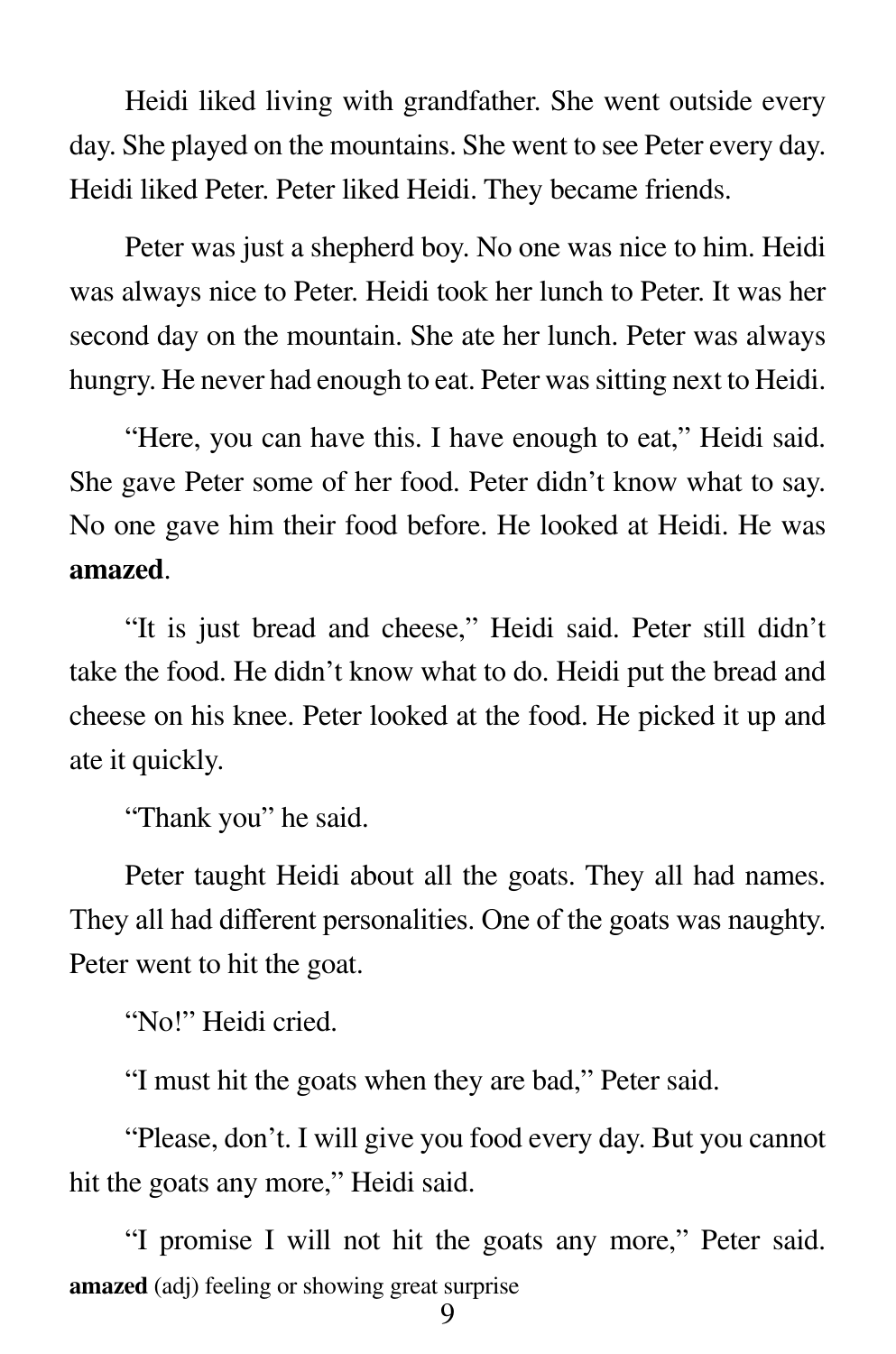## **GRAMMAR CHECK**

#### **Test-1**

#### **Choose the correct word (s) written in bold.**

- 1. Her grandfather **has lived** / **lived** at the top of a mountain. It was a long way from the village.
- 2. Grandfather didn't have **any** / **no** toys for her to play with.
- 3. Heidi went to explore the mountain. She **saw** / **has seen** a boy with the goats.
- 4. Heidi gave Peter **some** / **any** of her food. He didn't know what to say.
- 5. Fraulein Rottenmeier tried to find a way to send Heidi home. She **has gone** / **went** to talk to Klara's teacher.
- 6. She went to the top of the tower to look for some trees. She **couldn't** / **cannot** see any.
- 7. Fraulein Rottenmeier punished Heidi. She **takes** /**took** Heidi to the cellar and locked her there.
- 8. Fraulein Rottenmeier was angry with Heidi because she **is trying** / **was trying** to leave.
- 9. Sebastian found Heidi's hat. He took it back into the house. He **hide** / **hid** it from Fraulein Rottenmeier.
- 10. Heidi **has started** / **started** crying when she was reading the book.